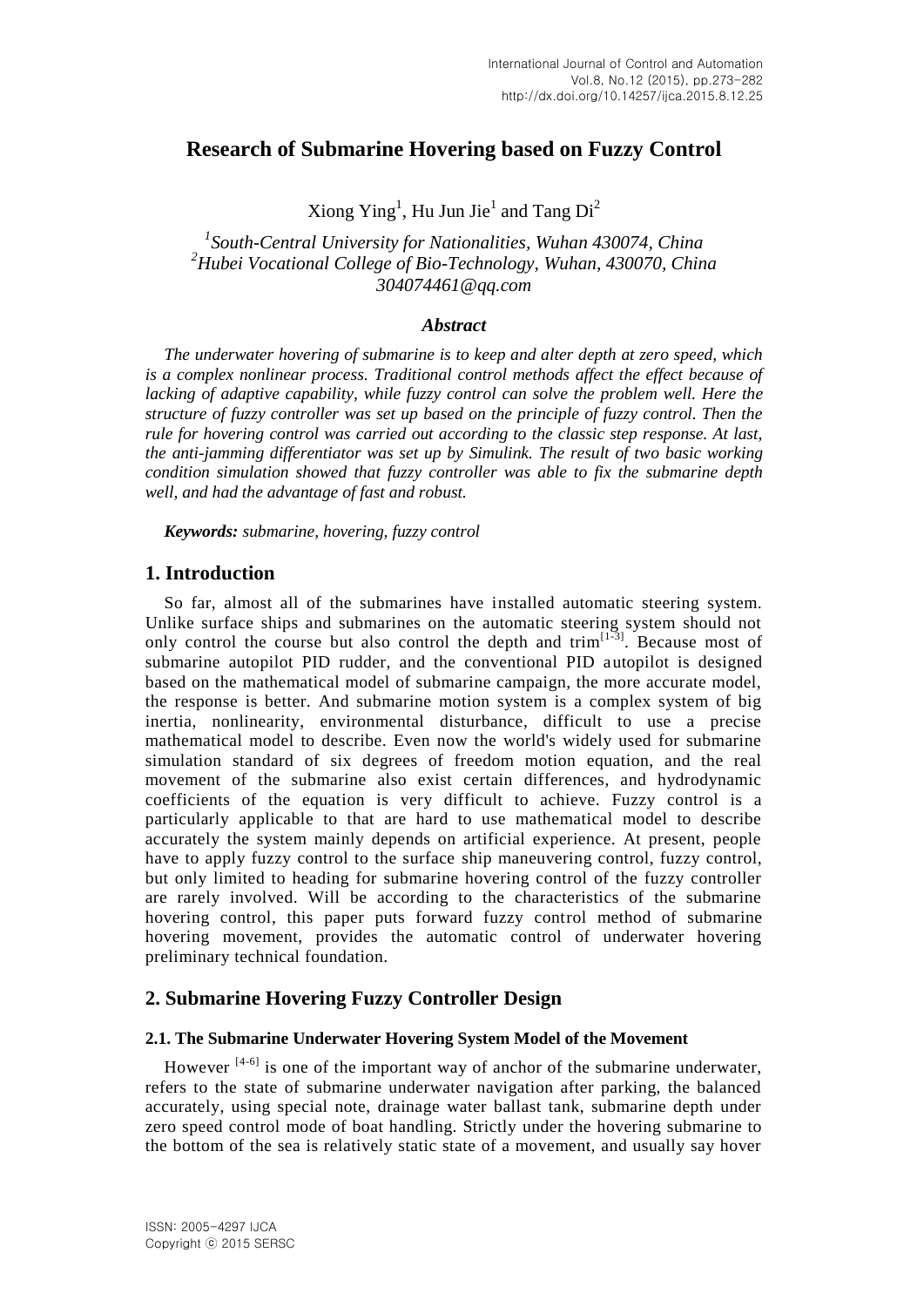is refers to the general meaning, is refers to the submarine propeller stalling, keep and seawater relatively static, the main task is to keep hovering depth and dynamic balance. Submarines to hover submarine can effectively reduce the noise, and improve the concealment, increasing target detection range; to reduce power consumption and prolong the charging time interval, increase which time; hovering control when the submarine has good mobility.

Submarine underwater hovering movement model of the system is shown in figure 1, the model has three initial disturbance input, uneven respectively vessel compression, the initial measure and seawater density change, these interference on the hovering motion model, the motion model of the motion state changes, through the depth of the deviation and depth deviation rate input to hover fuzzy controller, get the corresponding control quantity, so as to start hovering note drainage water tank for operation, until the actual depth is consistent with the specified depth.



**Figure 1. System Model of Submarine Hovering**

### **2.2. Hover Over the Structure if Fuzzy Controller**

The composition of fuzzy control  $[7-9]$  system with general computer control system, the only difference is the control by fuzzy controller. In general, the fuzzy controller is mainly composed of blur, knowledge base, fuzzy inference, the fuzzification of the four main function modules. Fuzzy controller structure is shown in Figure 2.



**Figure 2. Fuzzy Controller Structure**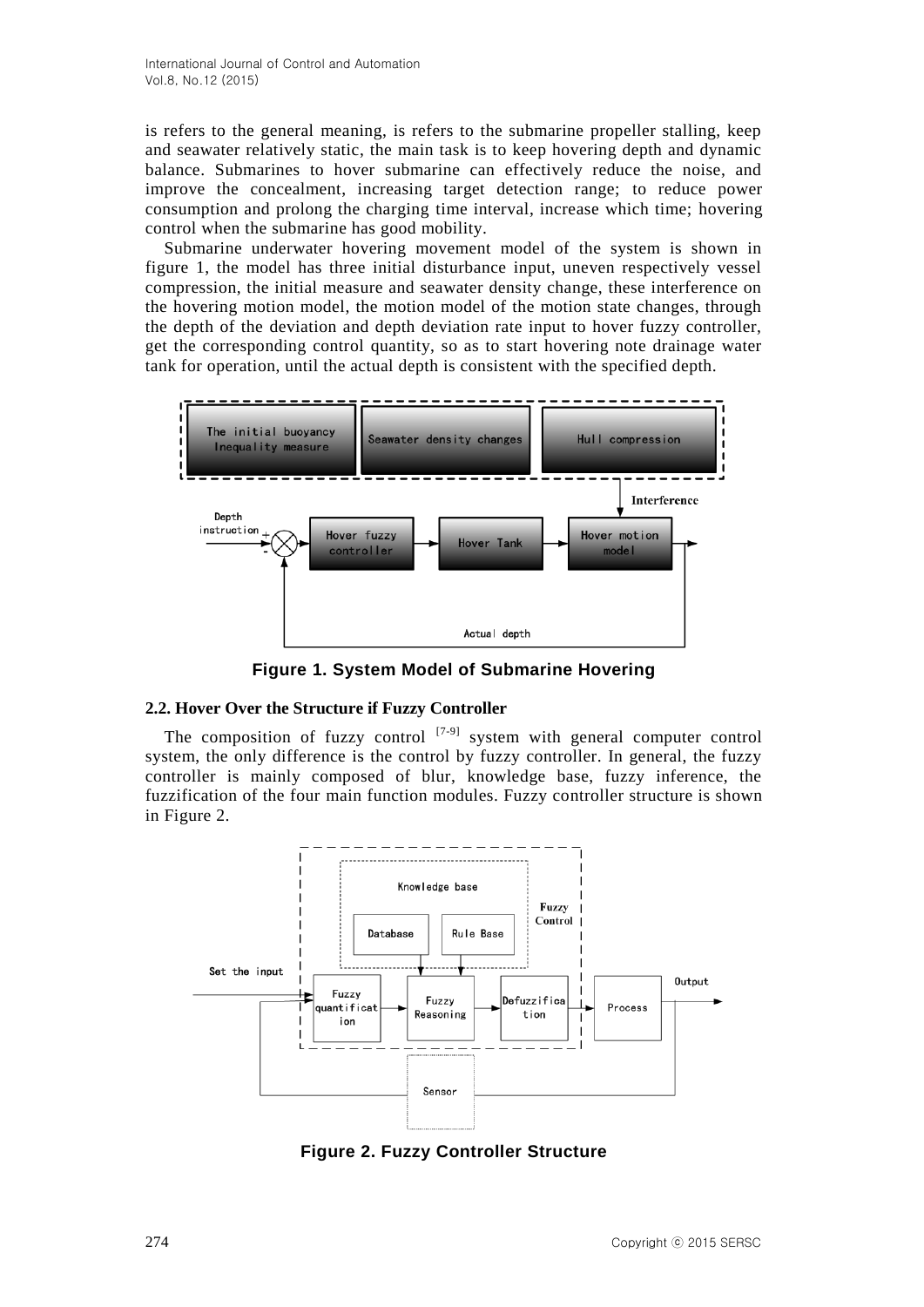Because the input and output of fuzzy controller are fuzzy, but based on the fuzzy language of its internal control, by the degree of condition is met with the size of the fuzzy reasoning with fuzzy output. Fuzzy reasoning of fuzzy quantity must be converted into fuzzy values, namely as the blur. As the output of fuzzy reasoning is a fuzzy value, must also convert the fuzzy output to the fuzzy set, namely the blur. The fuzzy controller of fuzzy, fuzzy reasoning and fuzzy set up on the basis of the knowledge base. The knowledge is based on the database and rule base of two parts. Database stores all the input and output variables of the membership degree of fuzzy subset vector values or membership functions. Rule base is based on expert knowledge or manual operation skilled personnel long-term accumulation of experience, it takes the language form of "if-then", said a fuzzy control rules. Fuzzy control rules and membership functions decides transfer characteristics of the fuzzy controller.

#### **1. Blur**

For an actual controlled process, the input fuzzy controller is always a maximum variation range, this range is called an external input on the field, and in the definition of fuzzy linguistic variables used reasoning (fuzzy sets), and also make provisions an internal input domain. Task fuzzy unit is to achieve the conversion of this domain, but also for the language variable assignment, namely blurred.

Submarine hovering motion blur controller, blurring the specific process is as follows:

(1) First submarine depth e and depth variation rate deviation change as input, will inject displacement as output. These inputs are then output as the input and output linguistic variables of fuzzy controller.

(2) When the submarine hovering motion, setting the depth deviation e basic domain is: [-5, 5], Unit: m; depth deviation rate of change of the basic domain: [- 1,1], unit: m / s; Note displacement u basic domain [-2000, 2000], unit: l.

(3) Precise amount of input output has been become blurred, with the corresponding fuzzy sets to represent.



**Figure 3. Membership Function of Input E**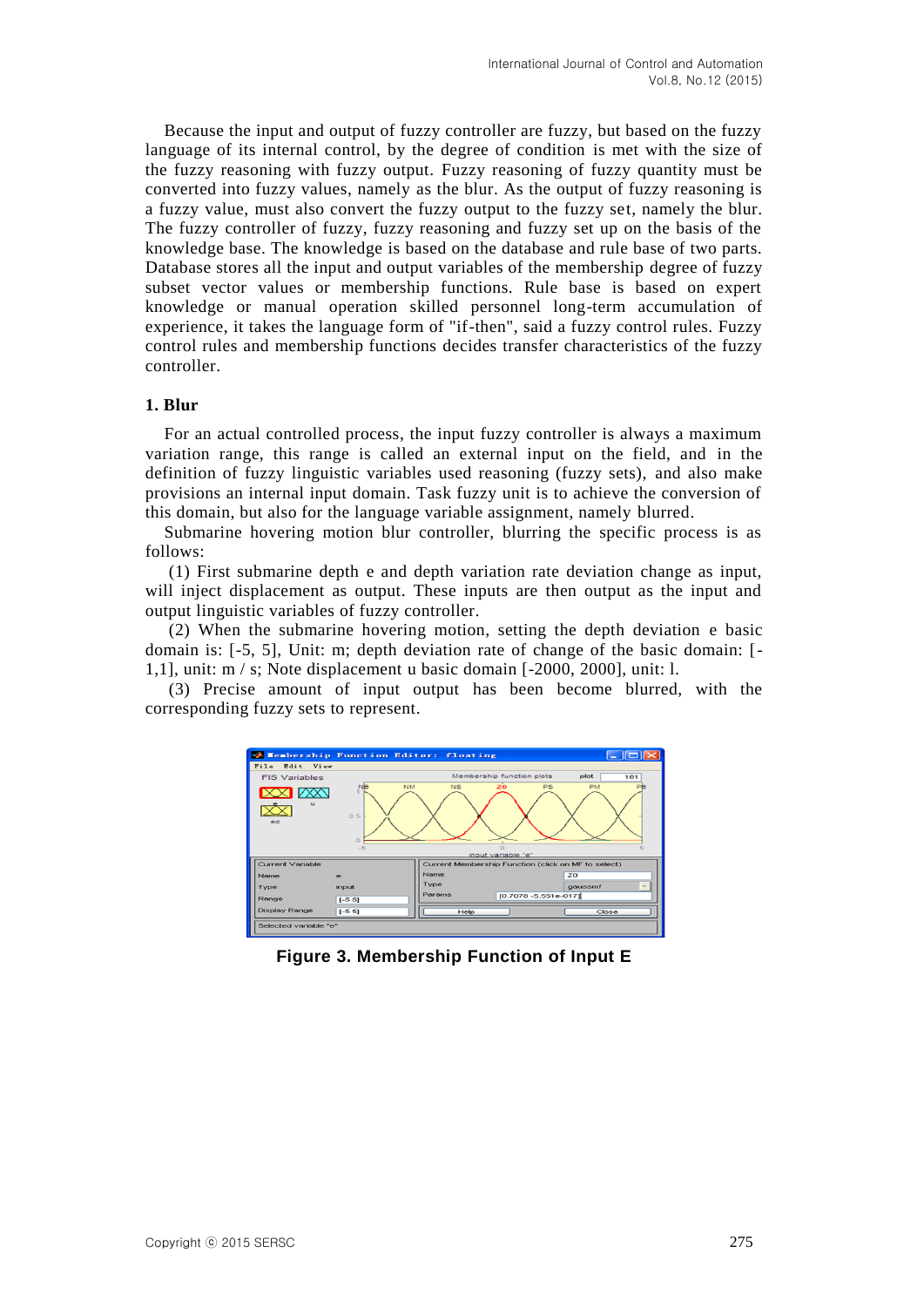

**Figure 4. Membership Function of Input Ec**



**Figure 5. Membership Function of Output U**

Membership function curve input and output as shown in Figure 3- 5. Submarine hovering motion blur control, language values of linguistic variables are taken as "negative big (NB)", "negative in (NM)", "negative small (NS)" and "zero (ZO)", "are small (PS) "" middle (PM) "," Chia (PB) "a total seven kinds. According to the principle of membership function selection Gaussian function, wide membership functions to reflect the characteristics of fuzzy sets has low resolution, low error control sensitivity, control features relatively flat, so we selected a wide membership functions. There is some overlap between adjacent membership functions, interval no cross bounds.

### 2. The Knowledge base

Knowledge Base contains specific control objectives in the field of knowledge and application requirements, which usually consists of a database and fuzzy control rule base in two parts. Database includes the membership function of each linguistic variables, scaling factor and the number of hierarchical fuzzy space and so on. Rules library includes a series of control rules represented by linguistic variables. They reflect the experience and knowledge control experts. Kept the entire rule base of fuzzy control rules, in the fuzzy logic control rules provide for the fuzzy inference engine. Fuzzy subsets will finer division of linguistic variables, the more the number of rules. If we can guarantee the accuracy of expert knowledge, so the more the number of rules, the accuracy of the rule base is higher.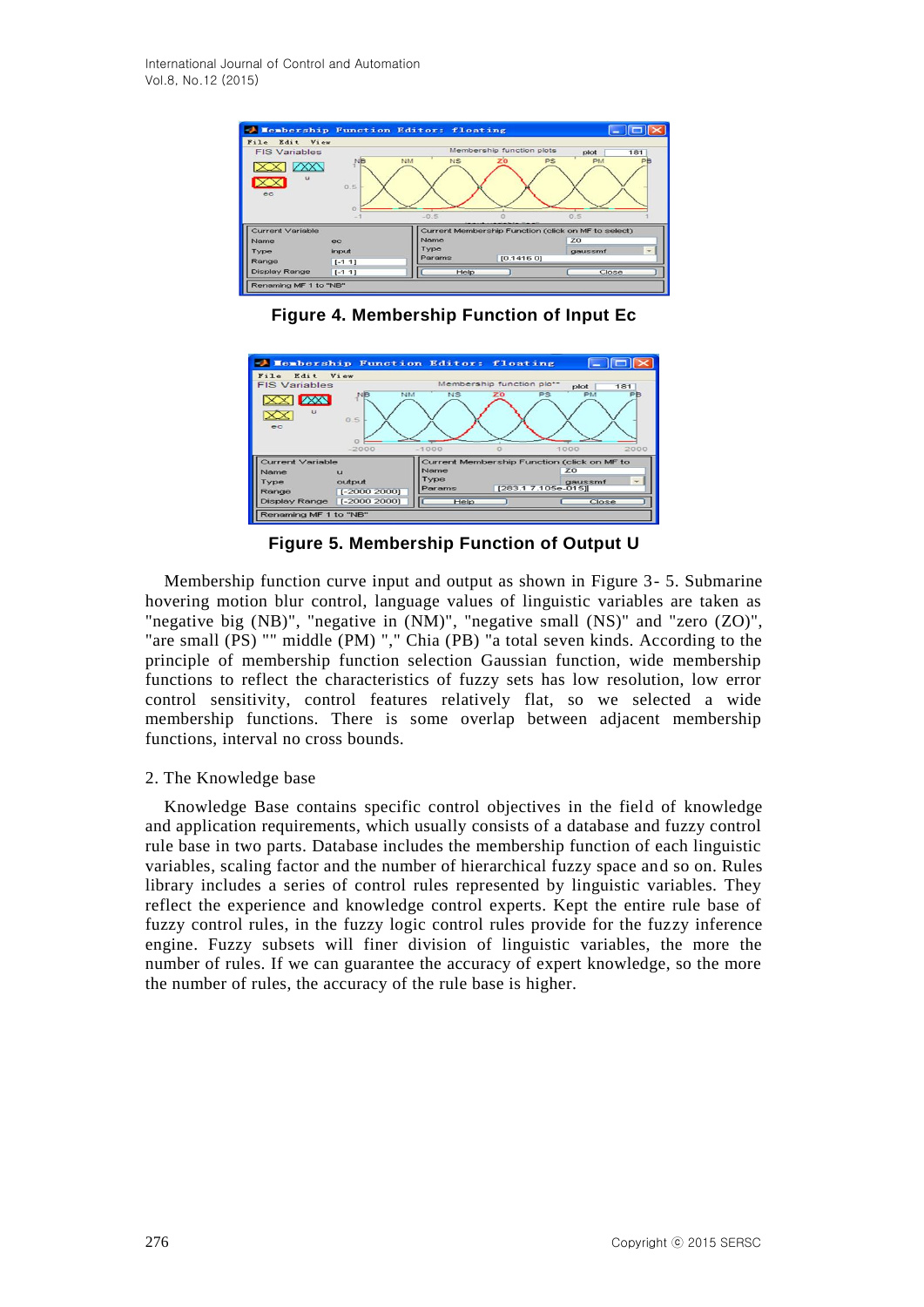

**Figure 6. The Classic Step Response of Hovering Control**

| ËС<br>U<br>E     | $NB \rightarrow$ | $NM \cdot$ | $NS \cdot$    | $ZO \rightarrow$ | $PS \rightarrow$ | $PM \circ$                             | $PB \circ$       |
|------------------|------------------|------------|---------------|------------------|------------------|----------------------------------------|------------------|
| $NB \circ$       | $PB \circ$       | $PB \circ$ | $PM \circ$    | $PM \circ$       | $PS \circ$       | $PS \circ$                             | $PS \circ$       |
| $NM \circ$       | $PB \circ$       | $PM \circ$ | $PM \circ$    | $PS \circ$       | $PS \circ$       | $PS \circ$                             | $PS \circ$       |
| $NS \rightarrow$ | $PM \cdot$       | $PM \cdot$ | $PS \times$   | $PS \rightarrow$ | $PS \rightarrow$ | $PS \mathrel{\scriptscriptstyle\circ}$ | $PS \rightarrow$ |
| $ZO \circ$       | $PS \circ$       | $PS \circ$ | $PS \circ$    | ZO               | $NS \circ$       | $NS \circ$                             | $NS \circ$       |
| $PS \circ$       | $NS \circ$       | $NS \circ$ | $NS \circ$    | $NS \circ$       | $NS \circ$       | $NM \circ$                             | $NM \circ$       |
| $PM \cdot$       | $NS \cdot$       | $NS \cdot$ | $NS \, \circ$ | $NM \circ$       | $NM \cdot$       | $NM \circ$                             | $NM \cdot$       |
| $PB \circ$       | $NS \circ$       | $NS \circ$ | $NM \circ$    | $NM \circ$       | $NM \circ$       | $NB \circ$                             | $NB \circ$       |

**Table 1. Control Rule**

#### **3. Control Rules**

Figure 6 illustrates a typical step response of the submarine hover process. In the beginning, that is, in a near point a the deviation e has a great depth, and the depth of the deviation rate of change EC is very small, then depth is mainly to eliminate bias, and therefore need to increase water injection to make the submarine quickly darken to reduce bias. Therefore, a point a close to the rule is: if the depth e and the deviation is ZO or are NS, then the injection displacement is NM.

Near the point b, the depth deviation e is very small, and relatively large deviation rate of change EC, this time to prevent the system overshoot or oscillation, and therefore requires a positive small control signal in order to avoid excessive overshoot the actual depth. Therefore, the point b is close to the rule: if the depth e is ZO and the deviation EC is NB, then the displacement of the injection is PS.

Respectively, to points a and b in the vicinity of the point c and d near the control behavior. With such ideas can be summed up fuzzy rules hover controller: When e is large, note should be taken to increase the displacement, in order to quickly eliminate the depth deviation, then the depth deviation e dominant in the controller. Such as the size of them, in order to prevent large overshoot, should be appropriately reduced in order to avoid the more displacement injection produces a large overshoot. When the e is small and EC is large, when the deviation is small and the main task is to prevent large overshoot or oscillation, then EC dominated, then the reverse should note drainage.

#### **4. Fuzzy Reasoning**

Fuzzy reasoning is the core of the fuzzy controller, which has the ability to simulate human reasoning based on fuzzy concepts. The reasoning is the implication fuzzy logic inference rules based on relationships and carried out. According to the calculation method of controlling the amount can be divided into two categories:

(1) The Online calculation method

This approach is measured by the amount of online process to calculate the amount of control response.

(2) Look-up table calculation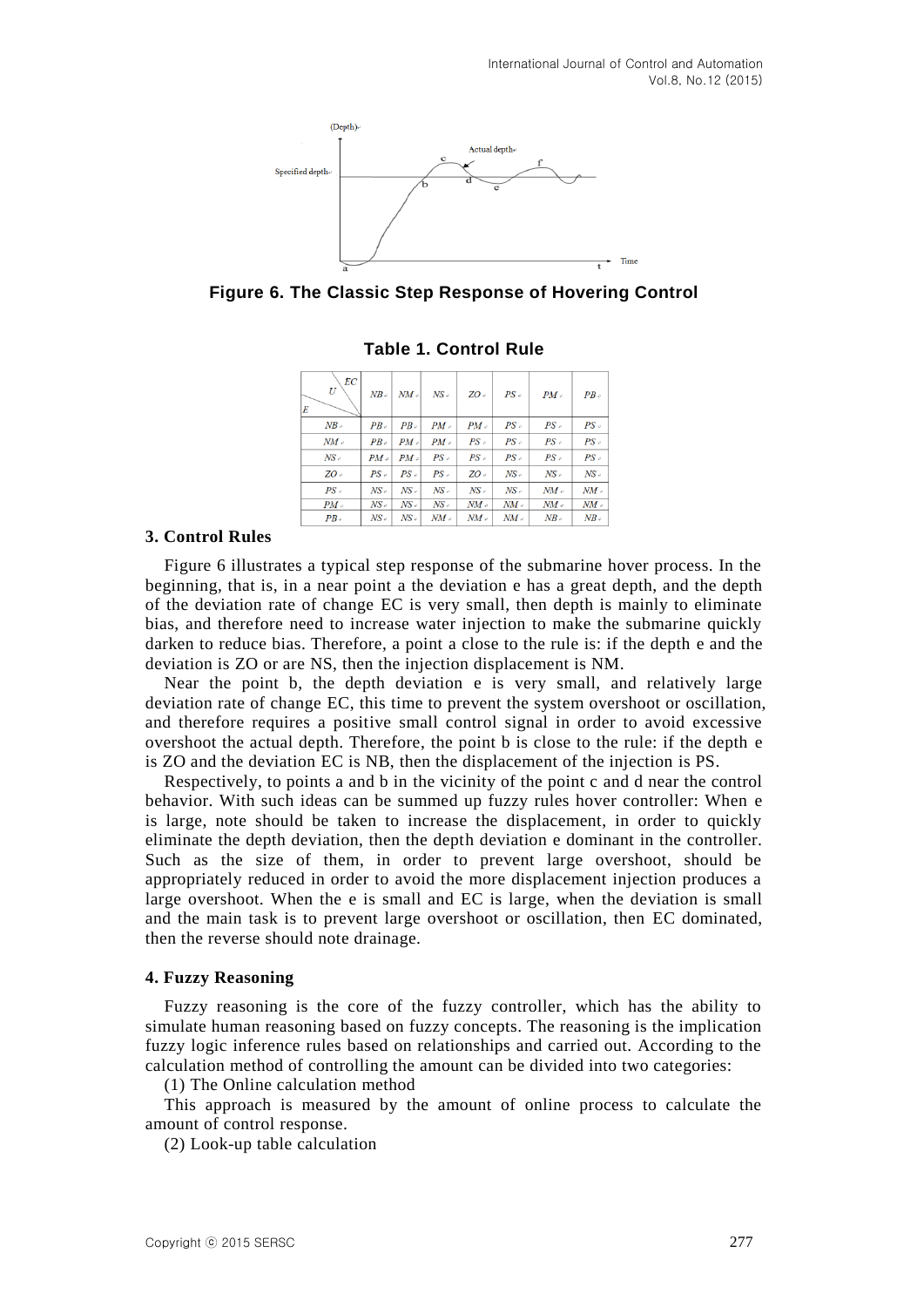This method is calculated offline in advance in all cases of a set amount of process control amount according to the fuzzy control rules, the formation of fuzzy control table. Throughout the control process, the control amount is converted to a direct calculation of the measured process variable to find the control table.



**Figure7. Fuzzy Reasoning Curve of E,Ec and U**

In hover controller, based on the input variables and depth of the depth variation rate deviation change, through the control rule table 1, an output variable discharge water injection is derived.

Using MATLAB fuzzy toolbox fuzzy inference can see each linguistic variables characteristic curve shown in Figure 7. As can be seen, e,EC and u the fuzzy inference output characteristic curve smooth transition, there is no mutation. From this, the controller of fuzzy control rules hover reasonable choice.

### **5. Defuzzification**

Fuzzy reasoning includes the amount of blur, so you need to convert the amount of blur amount to a clear and clearly expressed by the scaling amount within the range of domain into practical the control amount. The fuzzy control amount is calculated by the clarity of the amount converted into clearly expressed in the domain-wide, there are usually several ways like this: maximum membership degree method, the median area of the central ruling Law and the Law.

These three methods have their advantages and disadvantages, the maximum membership degree method is simple, easy to use, real-time, but rarely use information; median judgment method using too much information, a lot of calculation; an area of central France only there are formulas to follow, using information more widely practical application, so this paper uses the fuzzy area of the center of decision-making method.

# **3. ADRC Tracking Differentiator Design**

Hover fuzzy controller fuzzy controllers use two-dimensional, the controller has two inputs, the depth e and the depth of the deviation rate of change of the deviation EC. Depth deviation rate of change is a differential signal, while the rate of change in the depth of the submarine deviation is not obtained directly through the sensor, but by the depth of the digital differential bias was, so to get the micro-components also need to add a differentiator. In the classical theory of adjustment, it takes direct way to get a first-order differential micro component depth, and one of our usual approaches. But there will be a classic differentiator differential amplification random signal noise pollution contamination is so out of the differential signal glitches and jitter. We can get through mathematical derivation, the output signal  $y(t)$  is superimposed on the differential signal amplified input signal  $v(t)$  times the noise signal, and the time constant T is small, so the noise amplification is very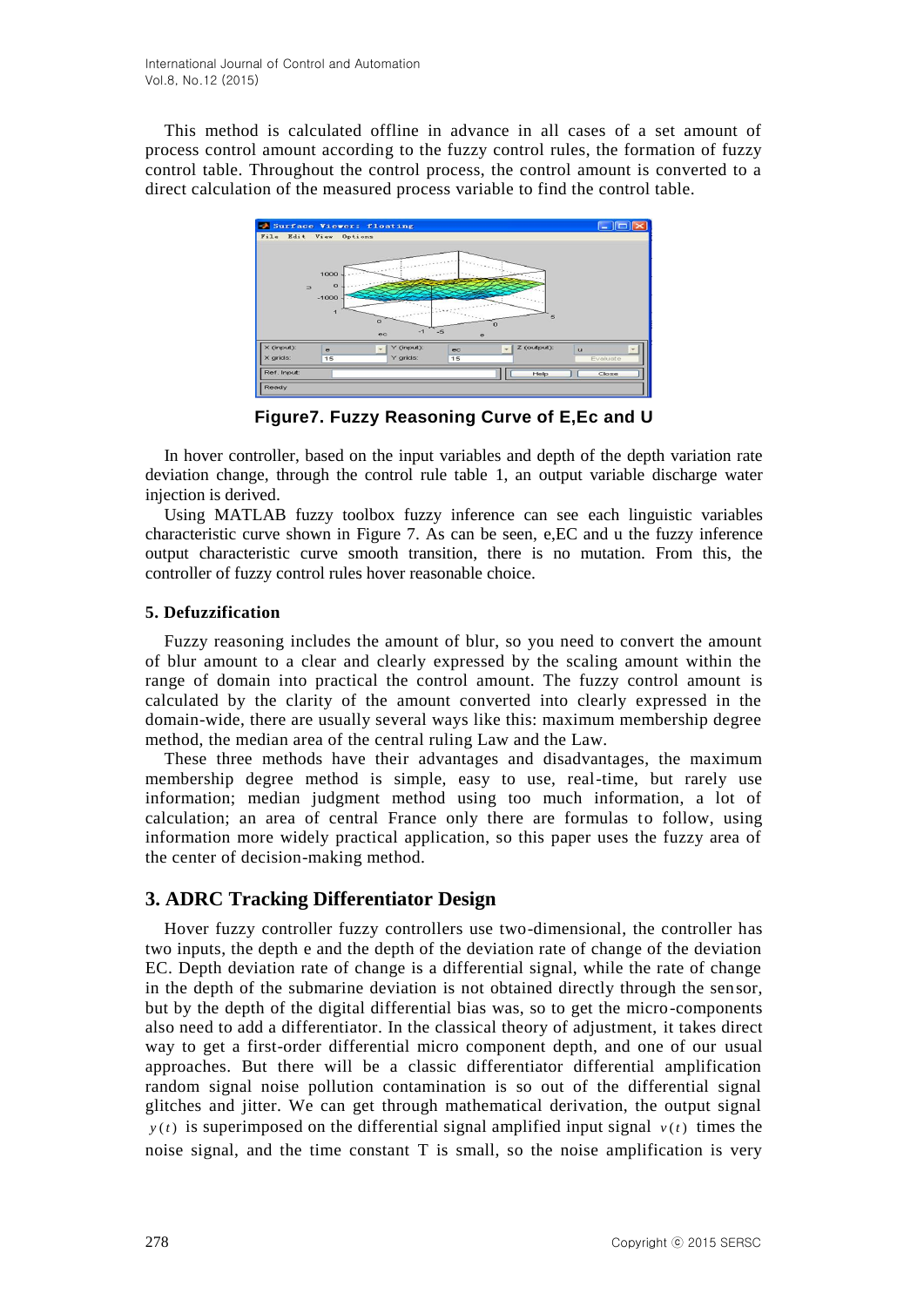serious, and sometimes completely submerged differential signal, so the classical differential part will produce severe noise amplification. Therefore, in the differential treatment process to avoid a state variable differential will generate another state of variables.

As can be seen from Figure 8, the classic differentiator out of the differential signal jitter is very obvious even distortion, steepest nonlinear tracking differentiator  $[10-11]$  out of the differential signal is very smooth, due to the above reasons, this article will use the steepest nonlinear tracking differentiator differential signal obtained depth, thereby enhancing the effect of the fuzzy controller to control a large extent.



**Figure 8. Signal Comparison of Two Differentiators**

The most comprehensive speed control function  $fhan(x_1, x_2, r, h)$ , as shown in its expression as equation (1):

$$
\begin{cases}\n d = rh^2, a_0 = hx_2 \\
y = x_1 + a_0 \\
a_1 = \sqrt{d(d+8|y)} \\
a_2 = a_0 + \frac{sign(y)(a_1 - d)}{2} \\
s_y = \frac{sign(y+d) - sign(y-d)}{2} \\
a = (a_0 + y - a_2)s_y + a_2 \\
s_a = \frac{sign(a+d) - sign(a-d)}{2} \\
f than = -r(\frac{a}{d} - sign(a))s_a - rsign(a)\n\end{cases}
$$
\n(1)

Second-order discrete system is set up:

$$
\begin{cases} v_1(k+1) = v_1(k) + hv_2(k) \\ v_2(k+1) = v_2(k) + hu \end{cases}
$$
 (2)

Steepest integrated function  $fhan(x_1, x_2, r, h)$  creates discrete steepest feedback system:

$$
\int_{V_1} f h = f h a n (v_1(k) - v(k), v_2(k), r, h)
$$
  
\n
$$
v_1(k+1) = v_1(k) + h v_2(k)
$$
  
\n
$$
v_2(k+1) = v_2(k) + h f h
$$
 (3)

System (3) is a good value differentiator, called "fast discrete tracking differentiator." The function  $fhan(x_1, x_2, r, h)$  of the step h into step  $h_0$  with the system independent parameters for signal processing it will have a lot of special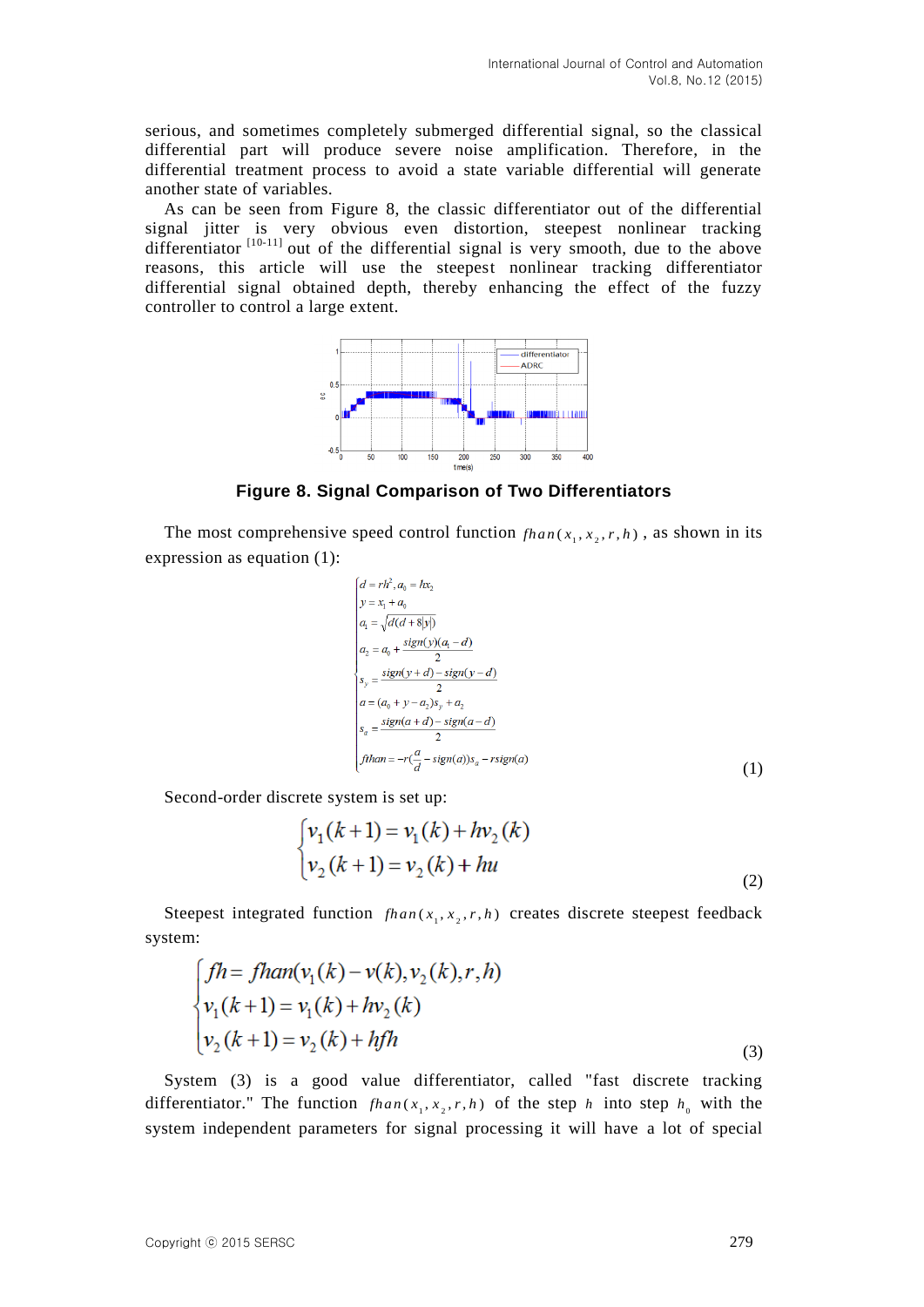features. Then the parameter  $r$  called "fast factor" and the parameter  $h_0$  called "filter factor", then tracking differentiator becomes:

$$
\int_{v_1} f h = f h a n (v_1 - v, v_2, r, h_0)
$$
  
\n
$$
v_1 = v_1 + h v_2
$$
  
\n
$$
v_2 = v_2 + h f h
$$
 (4)

Its input signal is  $v(t)$ ,  $v_1(t)$  tracking the input signal,  $v_2(t)$  is a differential signal of  $v_1(t)$ , as a differential input signal  $v(t)$  approximation.

ADRC tracking differentiator is a signal processing chain, to achieve the extraction of the input signal transition arrangements and differential signals. ADRC tracking differentiator given the dynamic performance of a closed-loop system can be achieved, this object is given to the accused, it is no longer been a steady expectations, but a real-time tracking of the curve. Meanwhile, when the external disturbance, the role of ADRC tracking differentiator filter can also been achieved in the presence of an input signal.

### **4. System Simulation**

Simulink Simulation module builds submarines deep set hover fuzzy system model.

Where ADRCTD modules completed by the second-order discrete tracking differentiator s function, Hover module function by submarine hovering s movement mathematical model is complete. System simulation is as shown in Figure 9.

Two typical operating conditions selected simulation proves the feasibility of fuzzy control theory. The simulation results are shown in Figures. 10 to 13.



**Figure 9. Simulation of Hovering**

(1) Interference is positive gradient conditions, initial variation measure for boat weight 300 l, corresponding to the initial unbalanced torque shift quantity is 200 liters, an initial deviation of 2 m.



**Figure 10. Curve of Depth Variation**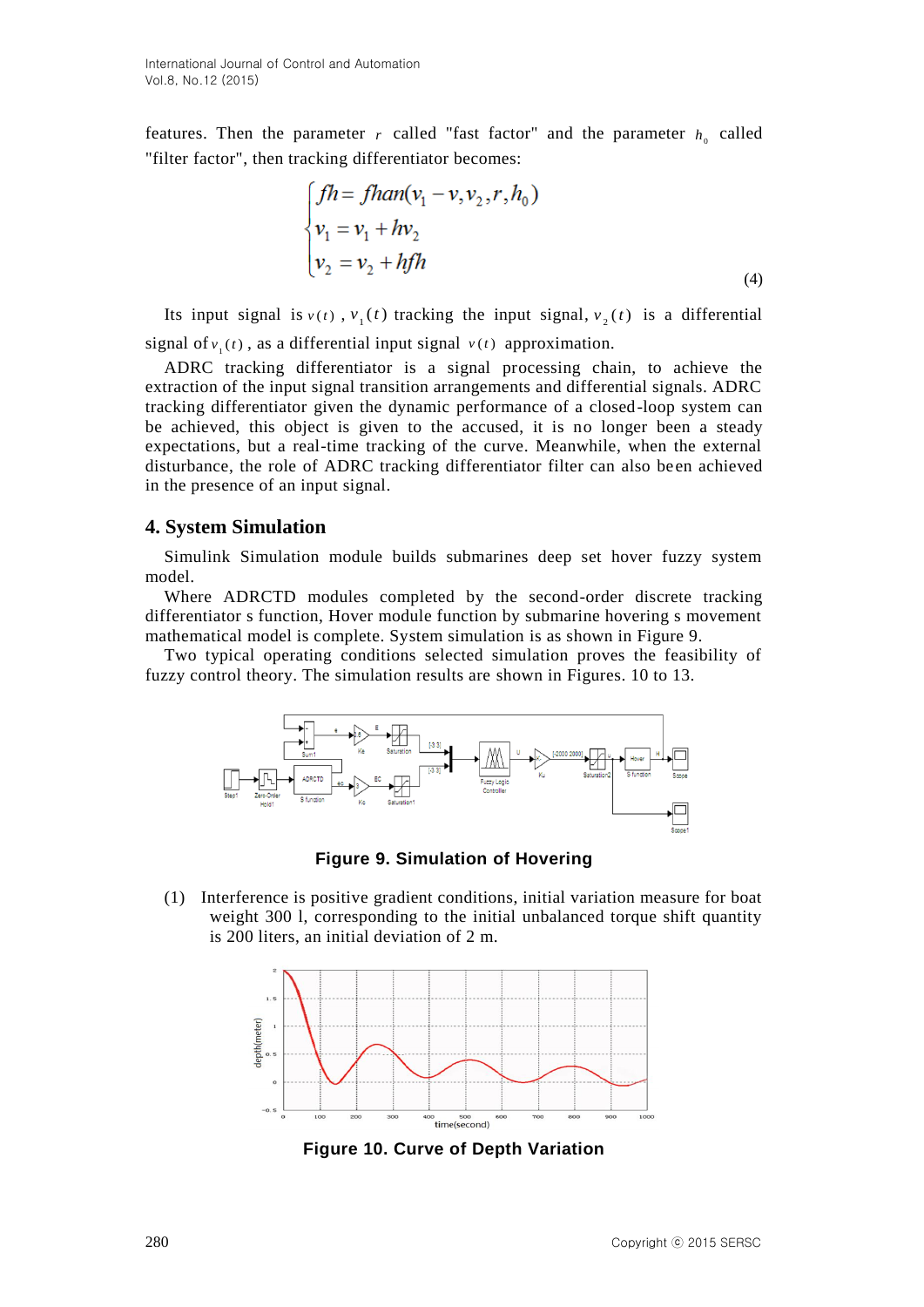

**Figure 11. Curve of Drainage and Injection**

(2) Interference is negative gradient conditions, a measure for the initial unevenness boat weight 300 l, corresponding to the initial unbalanced torque shift quantity is 200 liters, an initial deviation of 2 m.



**Figure 13. Curve of Drainage and Injection**

### **5. Conclusion**

By simulation that, given the deep submarine hovering fuzzy control, no more than four meters of depth, after the stabilization energy fluctuations in the vicinity of the

in fixed specified depth, consistent control requirements.

Seawater density gradient layers are relatively easy to manipulate hover, because the density changes caused by changes in buoyancy can balance the buoyancy of the hull compression caused by the change, the submarine can quickly reach a new equilibrium state, the number of small water injection during hover, note displacement is not. In seawater density gradient layer is negative, due to intensified submarine hull compression movement, so during hover manipulation, must increase the number of water injection, and stability control even during the depths of continuous water injection control, in order to counteract interference negative gradient force impact.

Using submarine depth hover fuzzy control method, hover pump discharge water can be automatically controlled, so that the water discharge curve showed a smooth curve, followed by increased sensitivity control can be changed in real time according to inject displacement hull attitude, but also reduced crew boat parade strength.